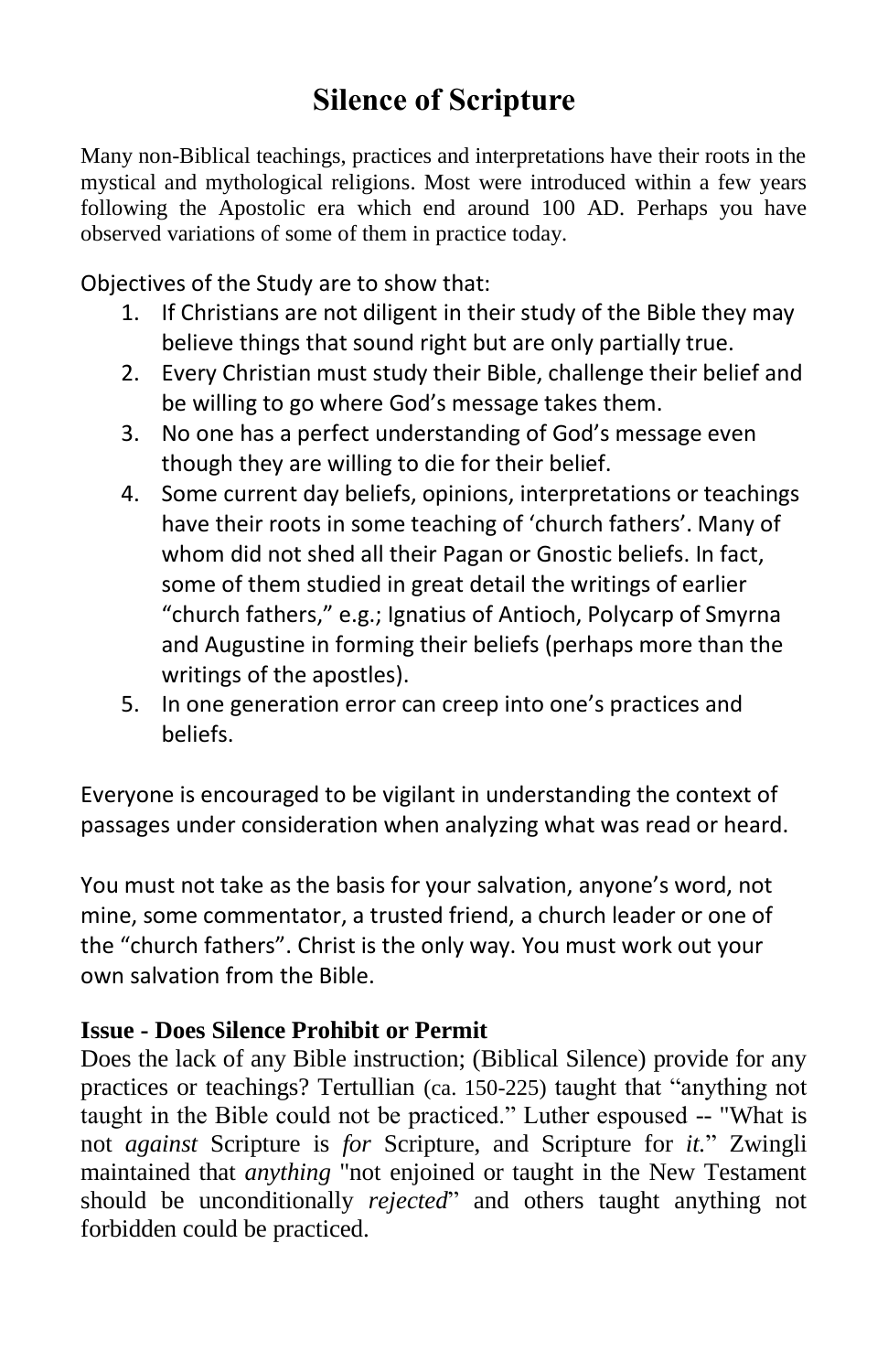## **Response**

The statements by Tertullian, Luther and Zwingli cannot all be what God desires as they are opposing views. Obviously when God has spoken, He either prohibits (condemns) or permits (commands) a practice. It is correct to say whatever is specified in a command excludes anything else in relation to what was specified. If this were not true then under the New Covenant there would be no room for one to work out his salvation in fear and trembling.

Nothing would be expedient and there would be no room for trust, faith or love. This would leave one's salvation to be attained by keeping all His commands perfectly, and be like the Old Covenant in the keeping of its requirements.

Today just like the days of the "church fathers" many people agree with Tertullian while others disagree. Both opposing views cannot logically be valid. Great caution must be exercised in researching, analyzing and drawing conclusions about what God has or has not specified

The following examples should help explain the difference in requiring, prohibiting or being silent.

| <b>God's Action</b>                            | Man's Action              |
|------------------------------------------------|---------------------------|
| Make yourself an ark of gopher (cypress)       | God specified so Noah     |
| wood  now Noah did everything just as          | built an ark of the wood  |
| God commanded him. (Genesis 7:14, 22)          | God Specified. No other   |
| What would be wrong by using oak?              | kind could be used.       |
| The Lord spoke to Moses  he (Aaron) is         | Nadab and Abihu each      |
| to take a censer full of burning coals from    | put fire in their censers |
| the altar before the Lord  Aaron's sons        | and laid incense on it,   |
| Nadab and Abihu took their censers, put        | unauthorized, not the     |
| fire, fire not from the altar as God required, | specified, fire. God      |
| in them and added incense and they offered     | specified that the coals  |
| unauthorized, or strange, fire before the      | of fire for the censers   |
| Lord contrary to His commandment.              | were to come from the     |
| (Leviticus 16:12, 10:1)                        | altar before the Lord.    |
| Why were Nadab & Abihu condemned?              |                           |
| Paul had a vision of a man of Macedonia        | Paul sailed from Troas    |
| standing and begging him "Come over to         | to Macedonia God did      |
| Macedonia and help us."  From Troas            | not specify how to go     |
| we put out to sea and sailed  we traveled      | [nothing was said so the  |
| to Philippi, a Roman colony and the            | Bible was silent] so any  |
| leading city of that district of Macedonia.    | mode of transportation    |
| $(Acts 16:9, 11-12)$                           | was permitted and none    |
| Could Paul have gone to Macedonia              | was prohibited. But he    |
| some way other than sailing?                   | was required to go.       |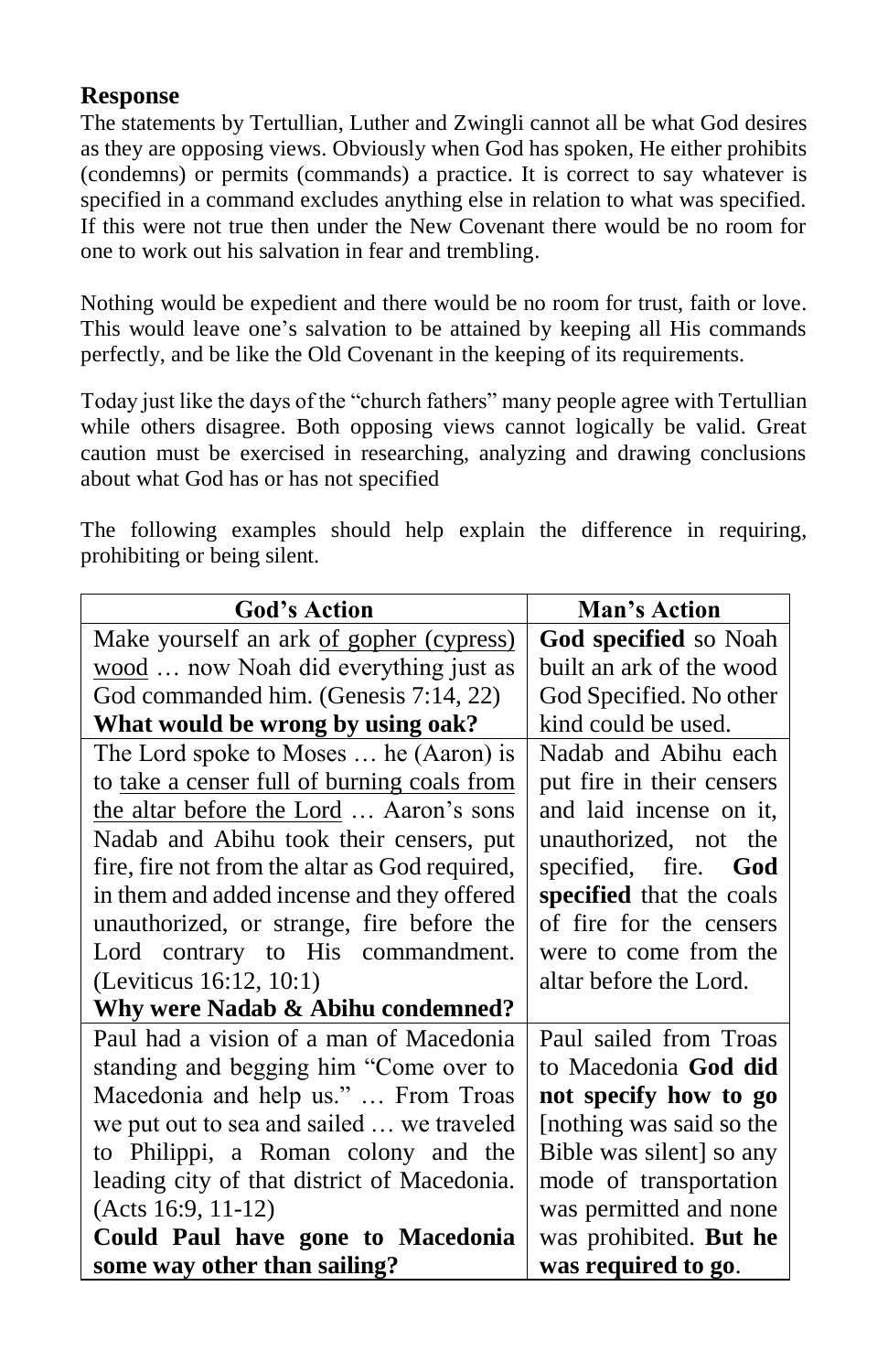| "Whoever believes and is baptized will be     | Infant baptism has been        |
|-----------------------------------------------|--------------------------------|
| saved" (Mark 16:15).                          | practiced for years.           |
|                                               | Radical reformers and          |
| "Arise and be baptized, and wash away         | Restorationists rejected       |
| your sins, calling on his name" (Acts         | it as <b>not authorized</b> in |
| $22:16$ ).                                    | the Bible.                     |
|                                               |                                |
| Peter stated "God's patience waited in the    | God excluded their             |
| days of Noah, while the ark was being         |                                |
|                                               | baptism by <b>specifying</b>   |
| prepared, in which a few, that is, eight      | believers were to be           |
| persons, were brought safely through          | baptized while calling         |
| water. "Baptism, which corresponds to         | on God; i.e., pleading         |
| this, now saves you, not as a removal of dirt | to God to forgive by           |
| from the body but as an appeal to God for     | dying to sinful life, and      |
| a good conscience, through<br>the             | being buried into Christ,      |
| resurrection of Jesus Christ."                | by immersion, baptism.         |
| 1 Peter 3:21.                                 |                                |
|                                               |                                |
| Why should or should not infants or           |                                |
| children be baptized?                         |                                |
|                                               |                                |

## **Conclusion:**

When God speaks, He either requires one to perform some action or to refrain from performing some action.

When He has not spoken one must make a judgment based upon his understanding of what God desires without violating their conscience. His understanding may be flawed due to lack of study, human weakness, some type of bias or by putting self-first; e.g., fame, fortune, honor, ahead of a desire to please God.

No one has a perfect understanding of God's will; if he did he would be God. In fact, the more one studies the greater the probability they will revise, alter or change to some extent a previous understanding. Such is the nature of the acquisition of knowledge.

Jesus told his disciples "Now I am going to him who sent me, yet none of you asks me, 'Where are you going?' Because I have said these things, you are filled with grief. But I tell you the truth: It is for your good that I am going away. Unless I go away, the Counselor will not come to you; but if I go, I will send him to you. When he comes, he will convict the world of guilt in regard to sin and righteousness and judgment: in regard to sin,